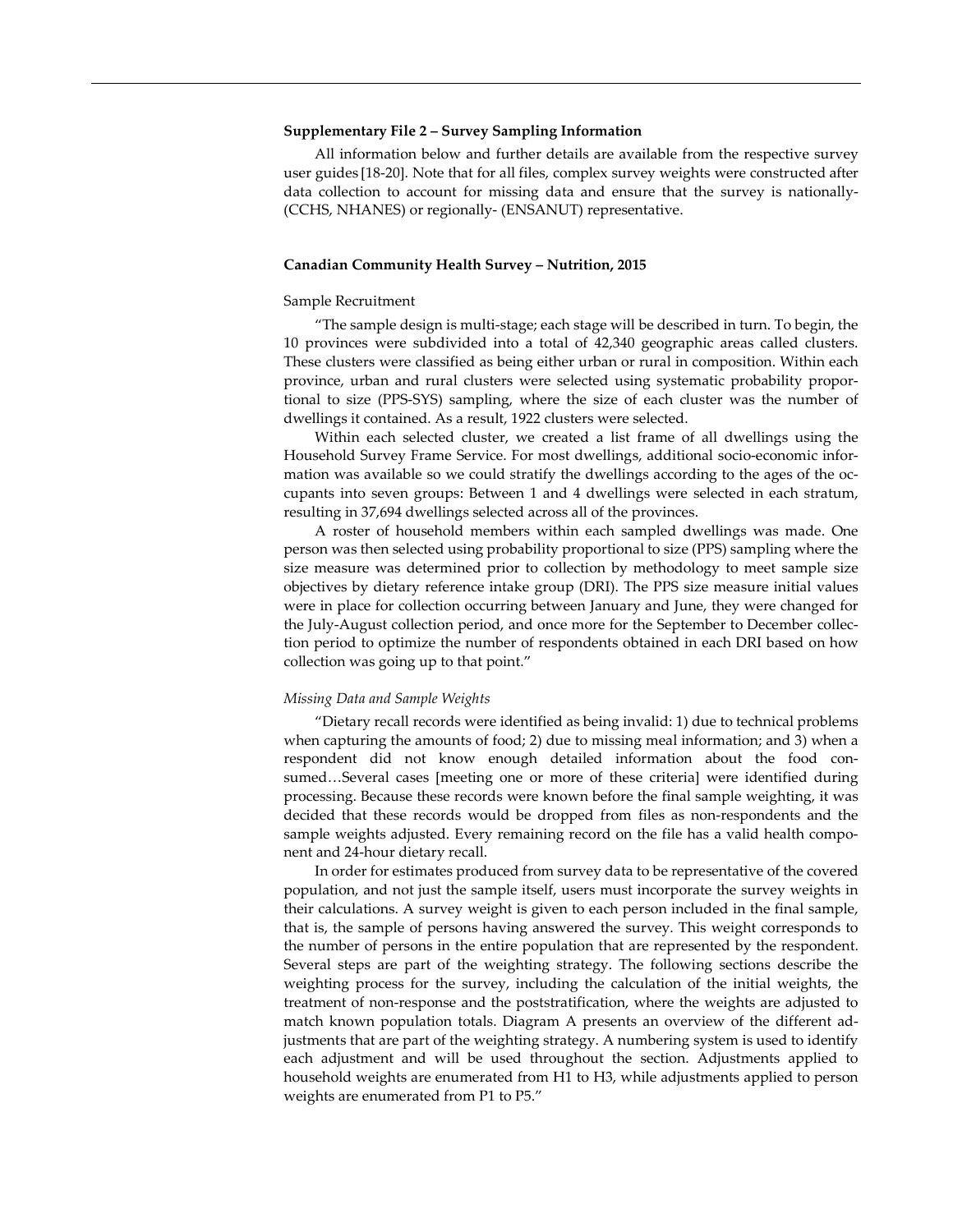

#### Diagram A Weighting Strategy Overview

# **Mexico National Health and Nutrition Survey (English Translation), 2016**

# *Sample Recruitment*

" 1. Selection of primary sampling units

The sampling procedure is probabilistic, a characteristic that guarantees the validity of statistical inferences. The sampling stage in the first stage was a list of basic geo-statistical areas (AGEB) built by the National Institute of Geography and Statistics (INEGI). In the urban localities the AGEB list from the 2010 INEGI Census was used; in rural locations the list of rural AGEBs of 2005 with updated information from the 2010 INEGI Census was used. AGEBs were stratified according to two criteria: urbanicity and marginalization. The first stratification criterion was urbanicity category: rural, metropolitan or urban complement. The rural localities are those localities with less than 2,500 inhabitants in the 2010 Census.

The second stratification criterion was defined based on the construction of a social lag index of the AGEB; the index was assigned to each AGEB with a procedure similar to that used by Coneval; The index served to define three groups of AGEB at the national level with different levels (high, medium, low) and containing the same population (33%). Stratification by this index was used to overrepresent AGEBs with greater social deprivations as follows: the high lag group, which represents 33% of the population, was assigned 40% of the sample. In general, oversampling of a stratum increases the design effect due to greater variability of the weights; in this case, the increase was estimated at 3%; Therefore, the estimated Deff = 1.7.

2. Selection of secondary sampling units and dwellings

In urban AGEB, six blocks were selected with probability proportional to their 2010 registered Census population; then in each block six homes were selected via a systematic sampling frame using a housing sketch built by the field team. In the rural AGEB, three locations were selected with probability proportional to their population in the 2010 Census; then, in each rural location, a cluster of 12 dwellings was selected with simple random sampling based on a list of clusters built by the field team.

3. Selection of individuals in households

Whenever possible, from each household in the sample, one member of each population group was selected: adult (20+ years), adolescent (10 to 19 years), school-age (5 to 9 years), and preschool (0 to 4 years). In a second sampling stage, subsamples of the nutrition sampling were defined: venous blood, one 24-hour recall and second 24-hour recall. The 24-hour recall subsample resulted from sampling 30% of preschoolers and schoolchildren, 50% of adolescents, and 30% of adults with venous blood draws. The nutrition subsamples were selected by systematic sampling, for example: the subsample to obtain venous blood consisted of the sequence: {1,3,5,6,7,9,11,13,15,16,17,19 .. .} of the homes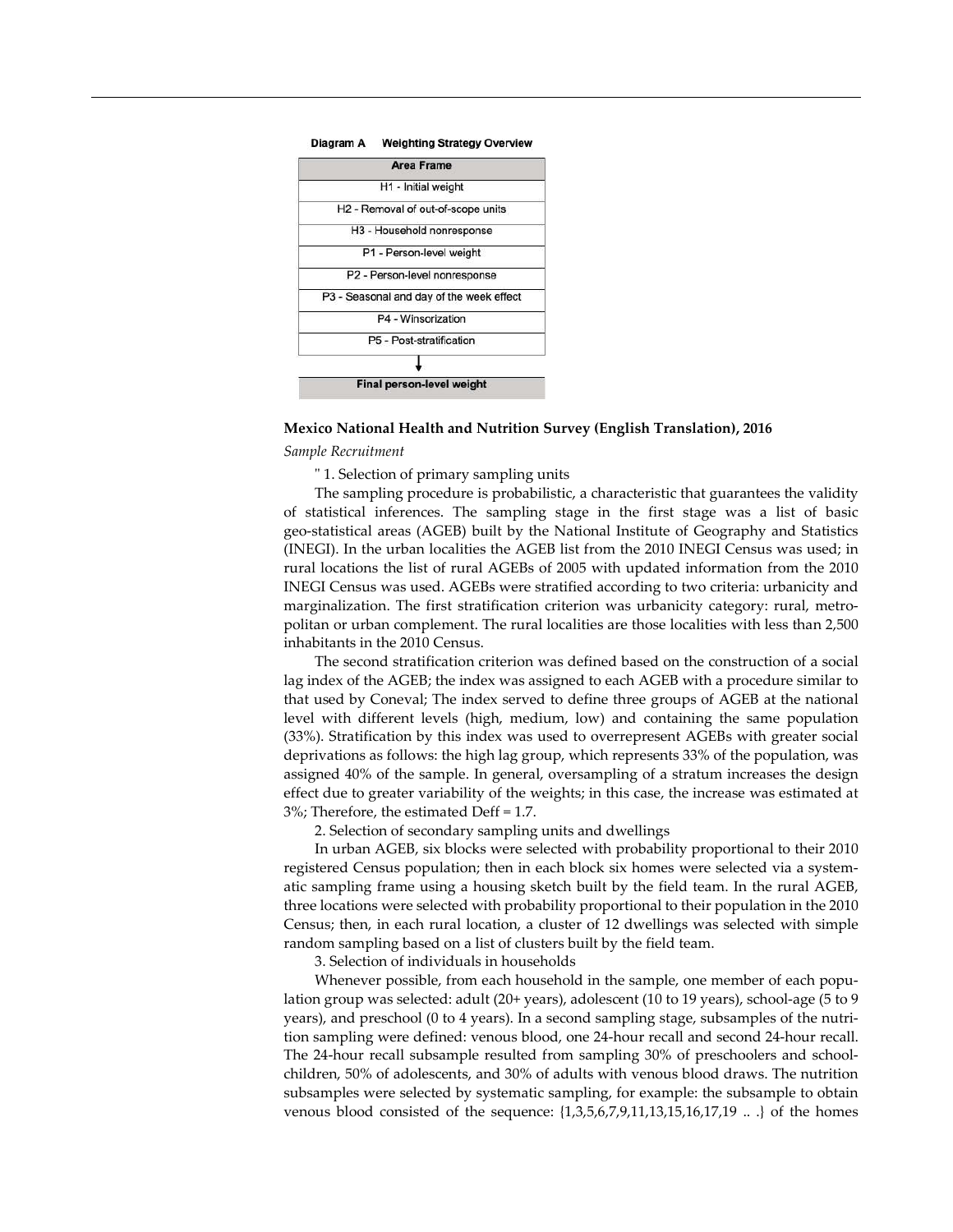visited by each interviewer. Similar sequences were defined for each nutrition subsample."

# *Missing Data and Survey Weights*

The response rate for adult participants was 91.7%. Probabilistic complex survey weights accounting for sampling schema and non-response were constructed after survey completion. "Figure 1 compares the unweighted age pyramid with the weighted age pyramid of the INEGI Inter-Census Survey 2015; subsection a suggests an underreporting of the population aged 20 to 39. Subsection b shows that the weighting process brings the weighted age pyramid closer to the unweighted age pyramid of the INEGI Inter-Census Survey 2015."



FIGURA 1. COMPARACIÓN DE LA PIRÁMIDE DE EDAD A) NO PONDERADA Y B) PONDERADA DE LA ENSANUT-MC 2016 CON LA PIRÁMIDE PONDERADA DE LA ENCUESTA INTERCENSAL. MÉXICO, INEGI, 2015

# **United States National Health and Nutrition Examination Survey, 2013-2014 & 2015-2016**

#### *Sample Selection*

The NHANES sample represents the noninstitutionalized civilian population residing in the 50 states and the District of Columbia. Since 1999, the sample design has consisted of multi-year, stratified, clustered four-stage samples, with data release in 2-year cycles. The NHANES sample is drawn in four stages: (a) PSUs (counties, groups of tracts within counties, or combinations of adjacent counties), (b) segments within PSUs (census blocks or combinations of blocks), (c) dwelling units (DUs) (households) within segments, and (d) individuals within households. PSUs are sampled from all U.S. counties. Screening is conducted at the DU level to identify sampled persons (SPs), based on oversampling criteria. NHANES 2015−2018 oversampled some subgroups to increase precision for subgroup estimates. The population subgroups chosen for oversampling directly determine the sampling domains used to select the sample at all stages. Specific NHANES sample designs, including specifications for clustering, stratification, and oversampling population subgroups, have changed over time. The set of domains for which specified reliability was desired in NHANES 2015–2018 consisted of sex-age groups for Hispanic persons; non-Hispanic black persons; and non-Hispanic, non-black Asian (referred to as non-Hispanic Asian) persons, and income-sex-age groups for the